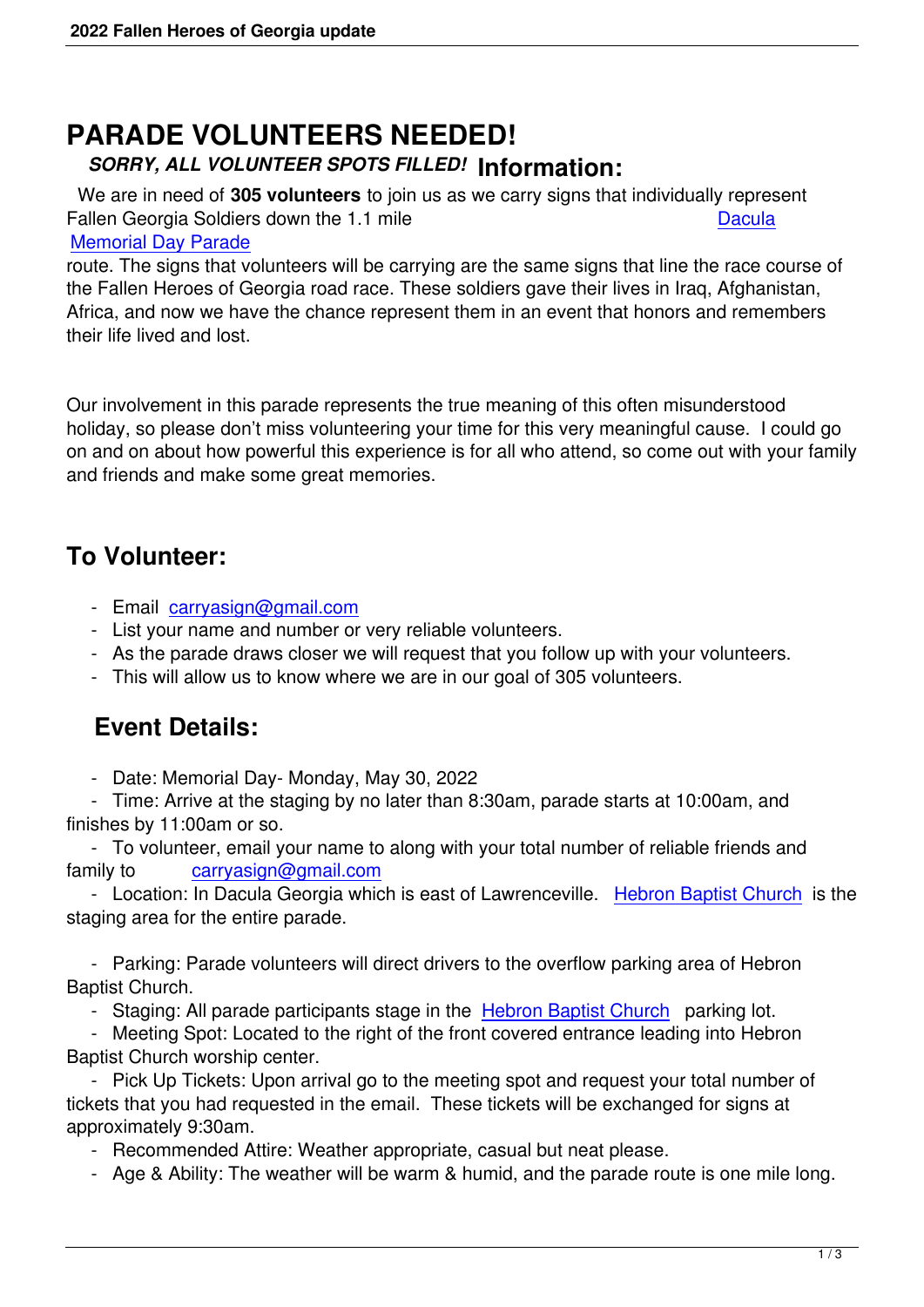So to avoid meltdowns no kids less than 12 years old, and **no one of questionable health should participate, please.**

 - Course Route: Begins at Hebron Baptist Church, goes toward downtown Dacula, and finishes near Dacula High School. There is a ¾ of a mile walk back to the church for parade participants following the parade.

- CLICK HERE : For the Dacula Parade website.

Than[k you for your s](https://www.daculamemorialday.com/)upport!